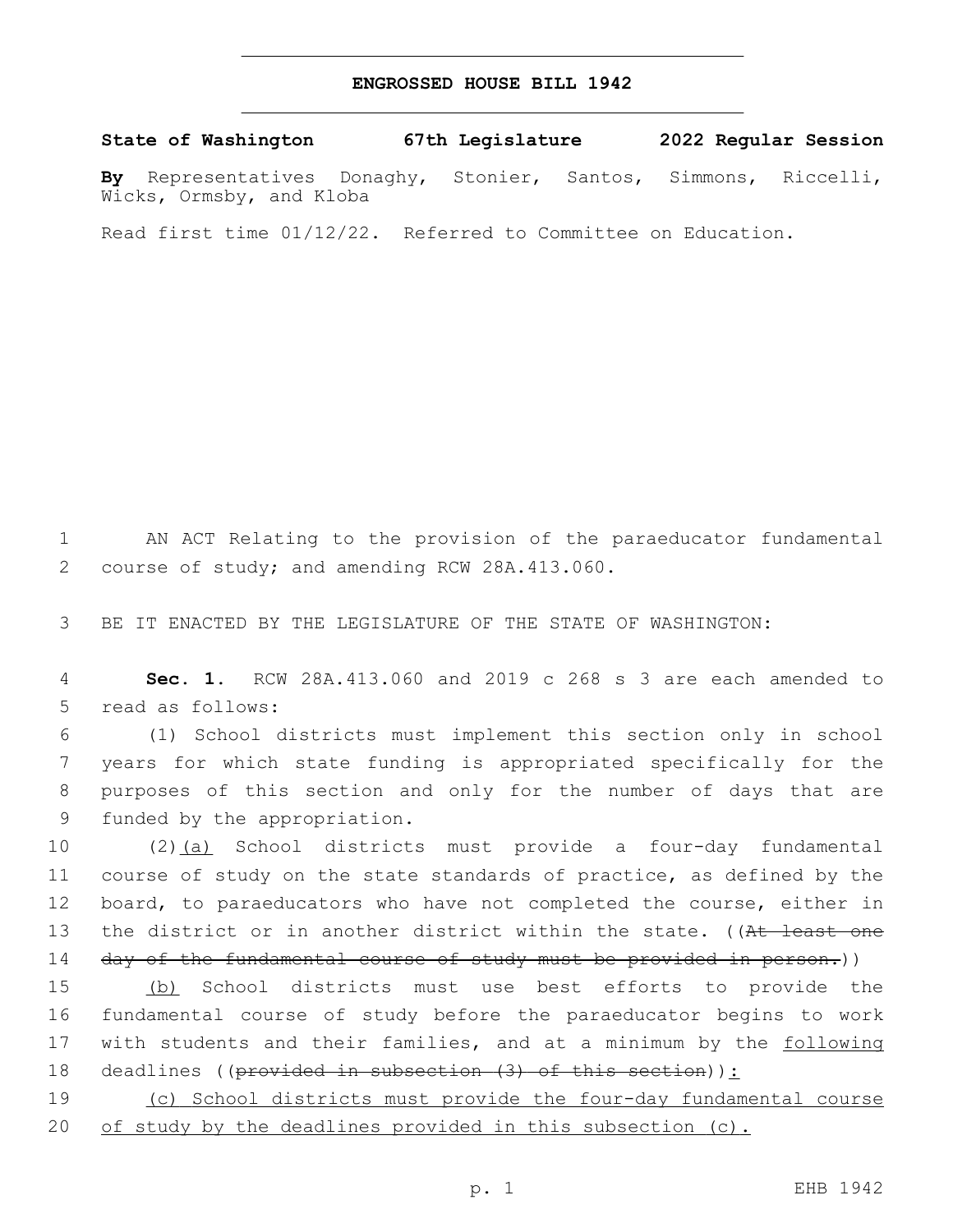- 1 (i) The first day of the course must be provided within 30 days 2 of a paraeducator's date of hire; however, a school district that has 3 a particular challenge or hardship meeting this deadline for a 4 paraeducator hired after September 1st must provide the first day of 5 the course within 60 days of the paraeducator's date of hire.
- 6 (ii) The second day of the course must be provided within six 7 months of a paraeducator's date of hire.

 (iii) The third and fourth days of the course must be provided 9 within one year of a paraeducator's date of hire; although, school districts are encouraged to provide the third and fourth days of the course within six months of a paraeducator's date of hire.

12 (d) At least two days of the four-day fundamental course of study 13 must be provided in person and up to two days of the fundamental 14 course of study may be provided as synchronous online instruction; 15 although, school districts are encouraged to provide the entire four-16 day fundamental course of study in person.

17 (3) ((Except as provided in (b) of this subsection, school 18 districts must provide the fundamental course of study required in 19 subsection (2) of this section by the deadlines provided in (a) of 20 this subsection:

21 (a)(i) For paraeducators hired on or before September 1st, the 22 first two days of the fundamental course of study must be provided by 23 September 30th of that year and the second two days of the 24 fundamental course of study must be provided within six months of the 25 date of hire, regardless of the size of the district; and

26 (ii) For paraeducators hired after September 1st:

27 (A) For districts with ten thousand or more students, the first 28 two days of the fundamental course of study must be provided within 29 four months of the date of hire and the second two days of the 30 fundamental course of study must be provided within six months of the 31 date of hire or by September 1st of the following year, whichever is 32 sooner; and

33 (B) For districts with fewer than ten thousand students, no later 34 than September 1st of the following year.

35 (b)(i) For paraeducators hired for the 2018-19 school year, by 36 September 1, 2020; and

37 (ii) For paraeducators not hired for the 2018-19 school year, but 38 hired for the 2019-20 school year, by September 1, 2021.